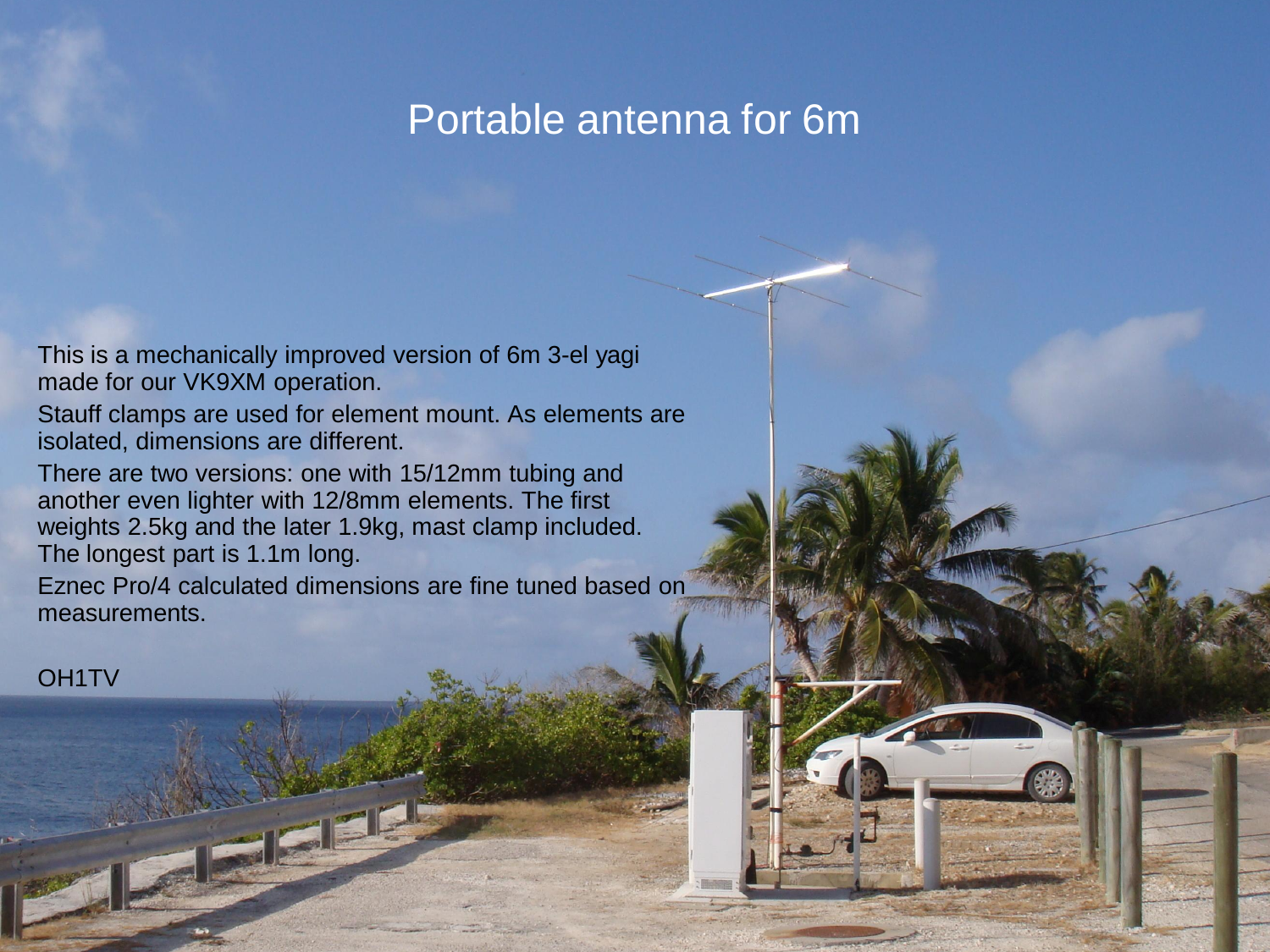# 6m antenna, elements 15/12mm

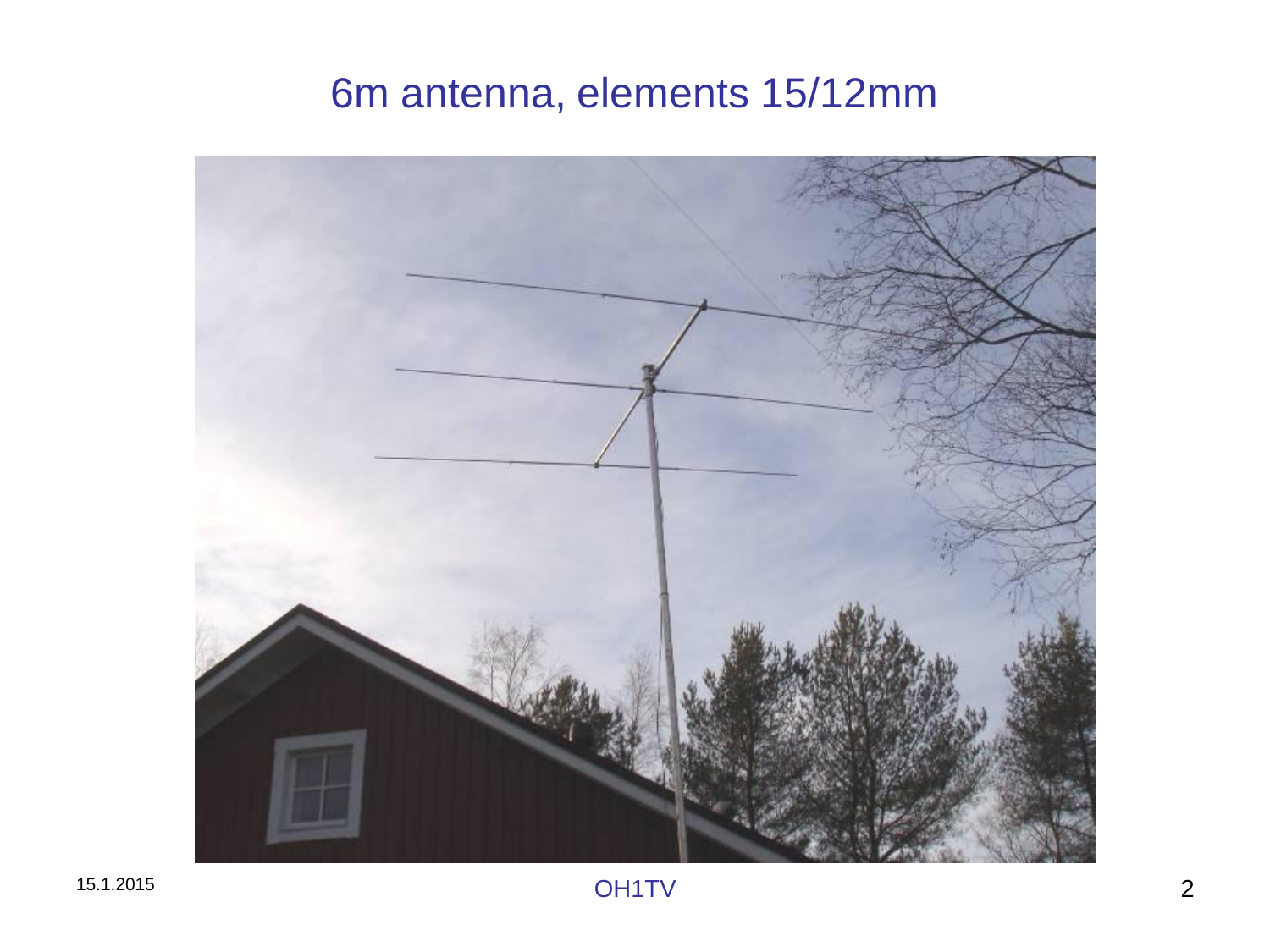## Radiation pattern in free space

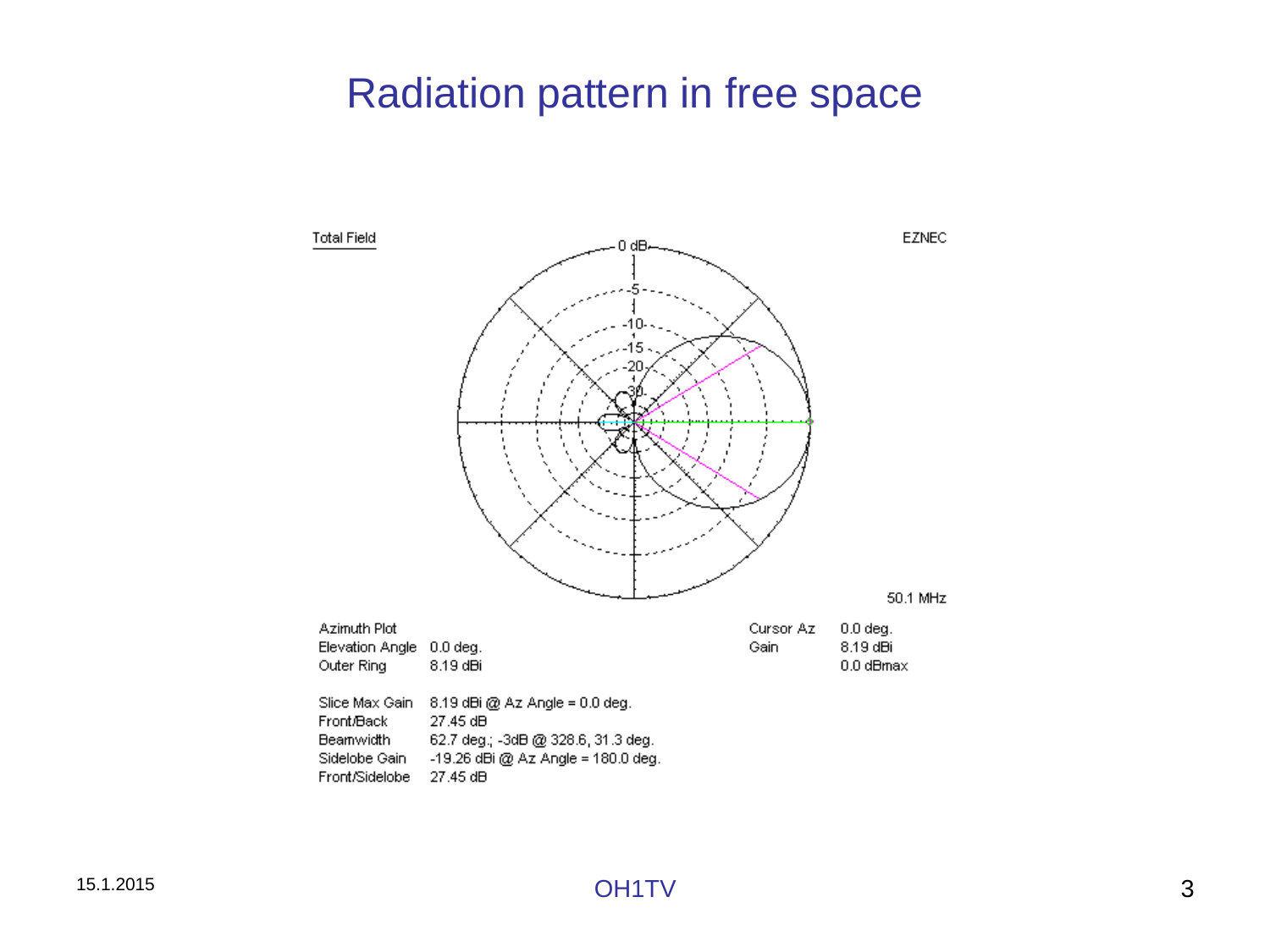## SWR



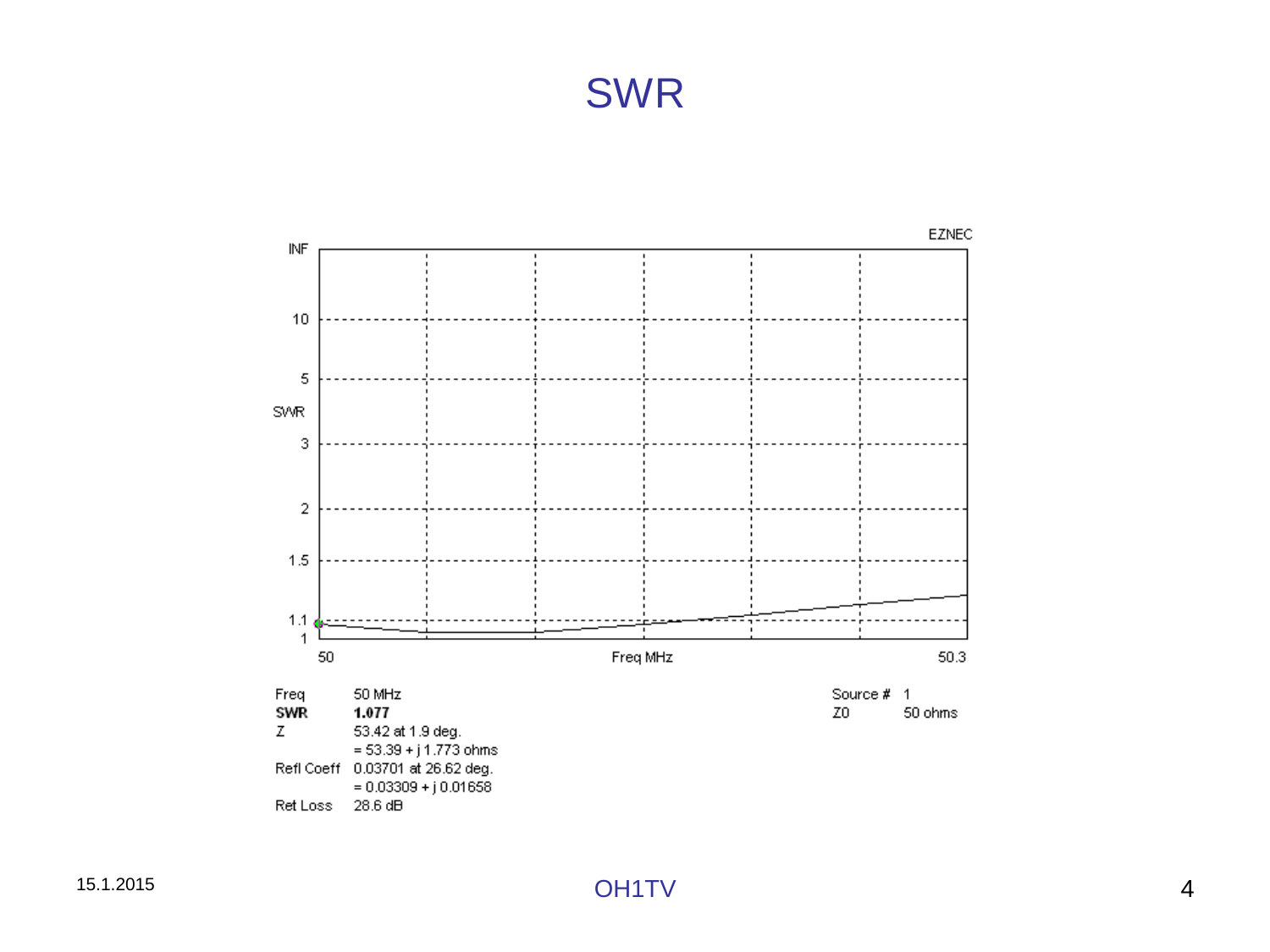#### Dimensions (15/12mm version) Weight 2.5kg with mast clamp

Dimensions from element center line in mm 7.12.2014

| <b>Isolated elements</b> |                    |              |                          |                            |                 |                          |
|--------------------------|--------------------|--------------|--------------------------|----------------------------|-----------------|--------------------------|
| Frequency<br><b>MHz</b>  | <b>Element</b>     | Tube<br>15mm | Tube<br>12 <sub>mm</sub> | Element<br><b>Position</b> | Hairpin<br>L/nh | Fine tuning<br>mm/100kHz |
|                          |                    |              |                          |                            |                 |                          |
| 50.1                     | reflector<br>total | 500          | 1007<br>1507             | 0                          |                 | 3.0                      |
|                          | driven<br>total    | 500          | 902<br>1402              | 900                        | 146             |                          |
|                          | director<br>total  | 500          | 859<br>1359              | 1900                       |                 |                          |
|                          |                    |              |                          |                            |                 |                          |

Boom parts

25x25x1100mm 20x20x1030mm Total assembled length 1950mm Longest part 1100mm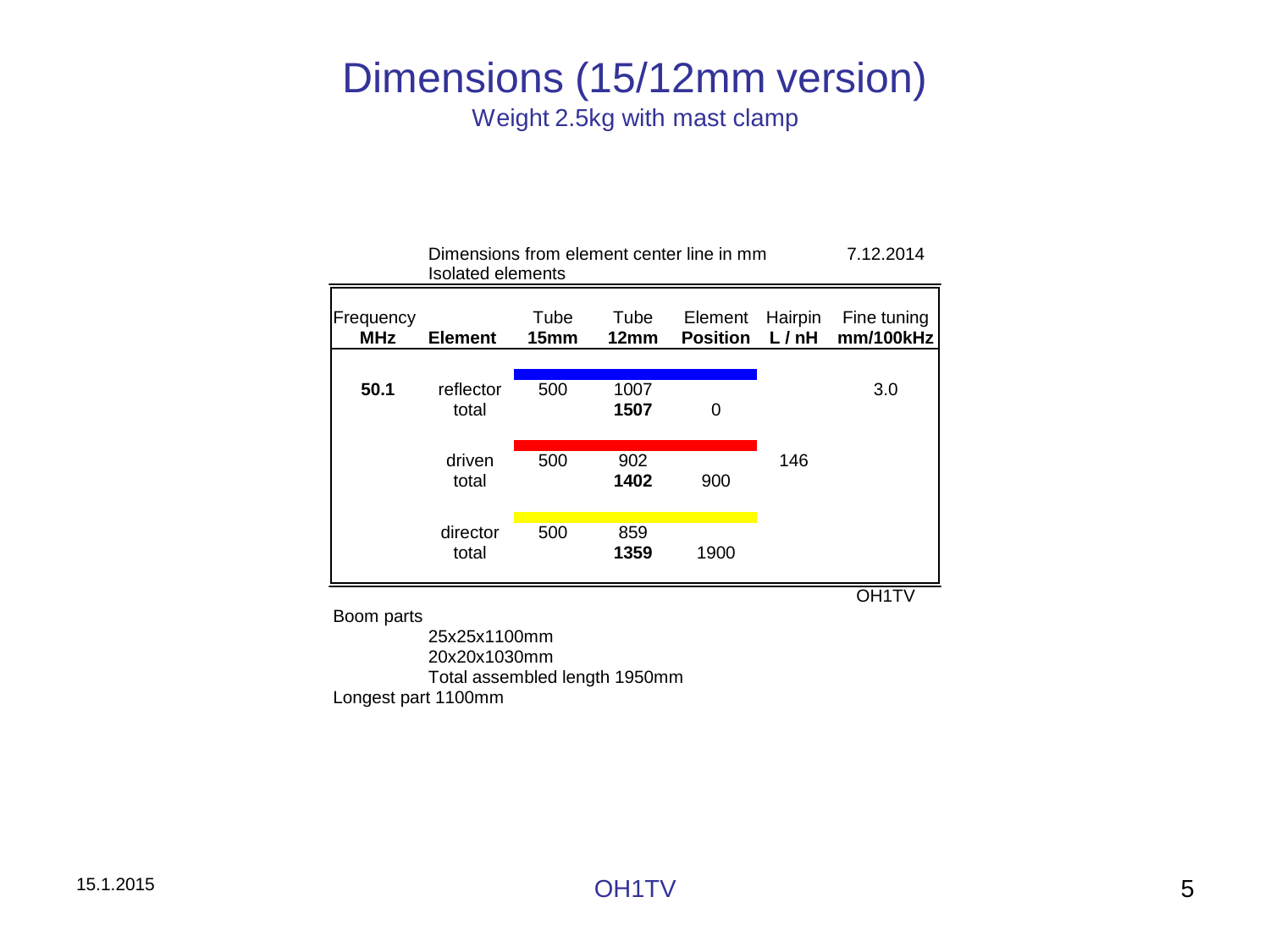# Boom (15/12mm version)

Stauff clamps are used for element mounting, one pair per element Two dia 6mm holes are drilled for each clamp.

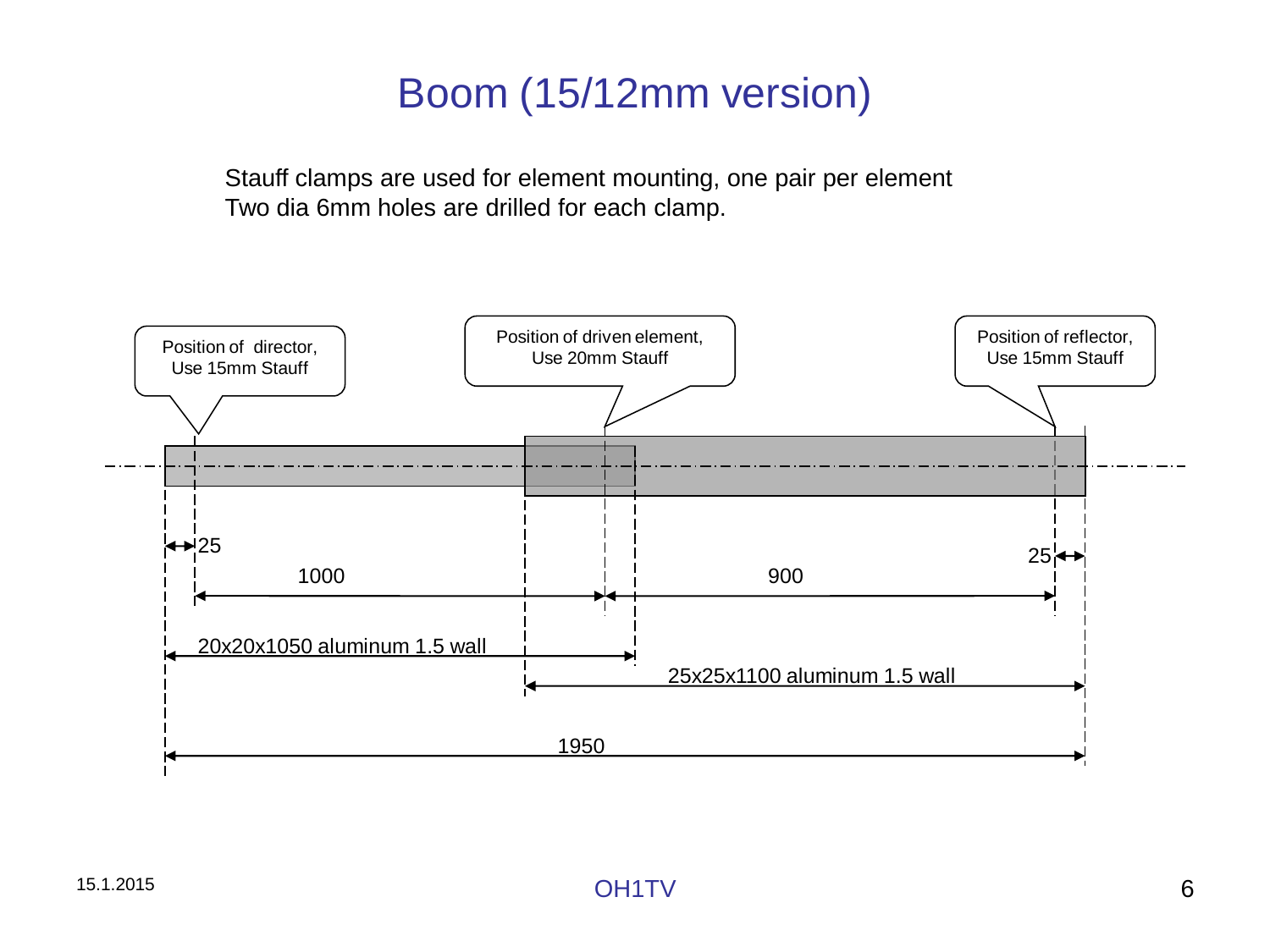## Element center sections (15/12mm version)

Reflector, driven element and director



Glass fiber tube is glued with epoxy, Araldit or similar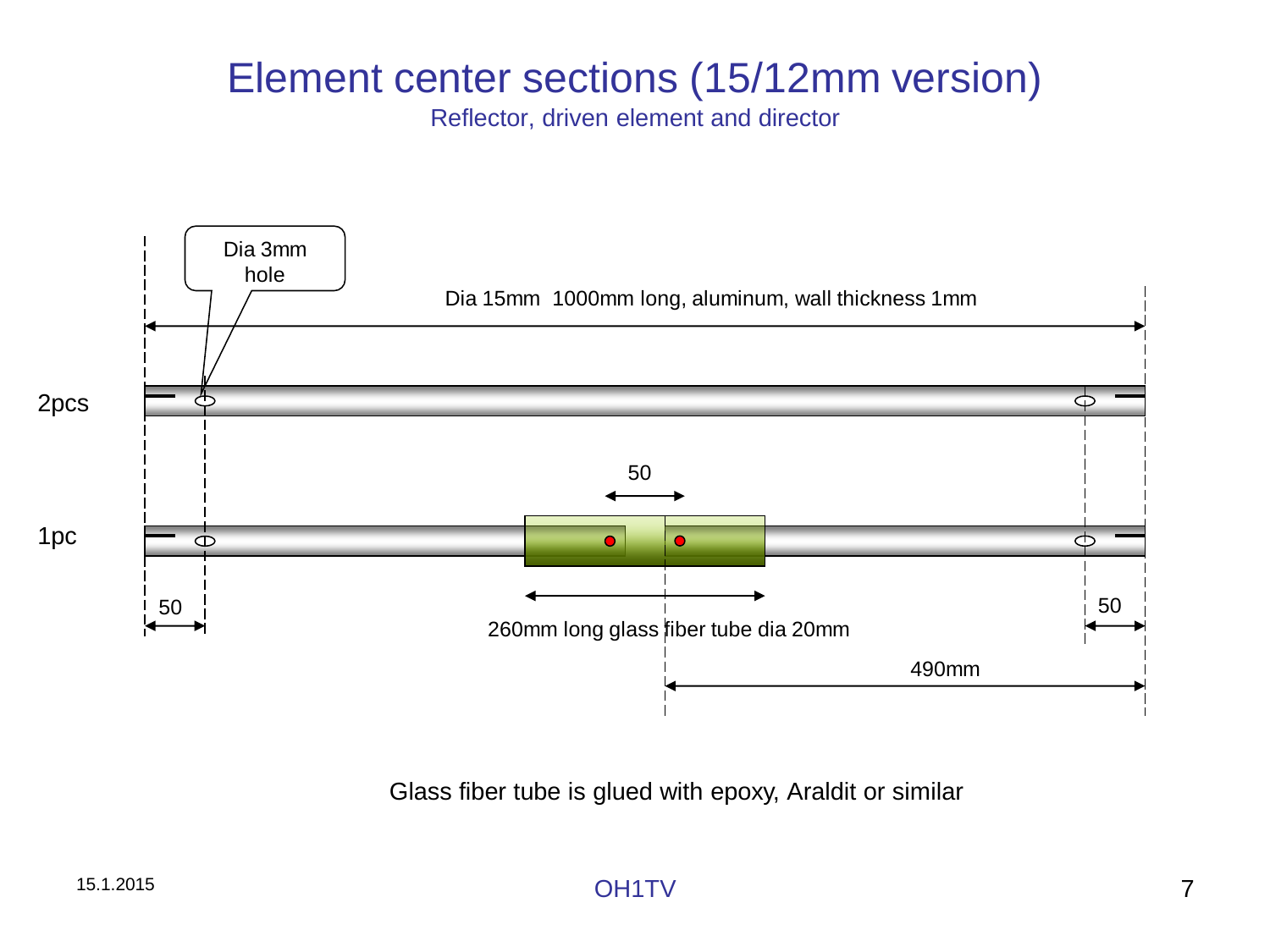#### Second sections (15/12mm version) 2pcs of each

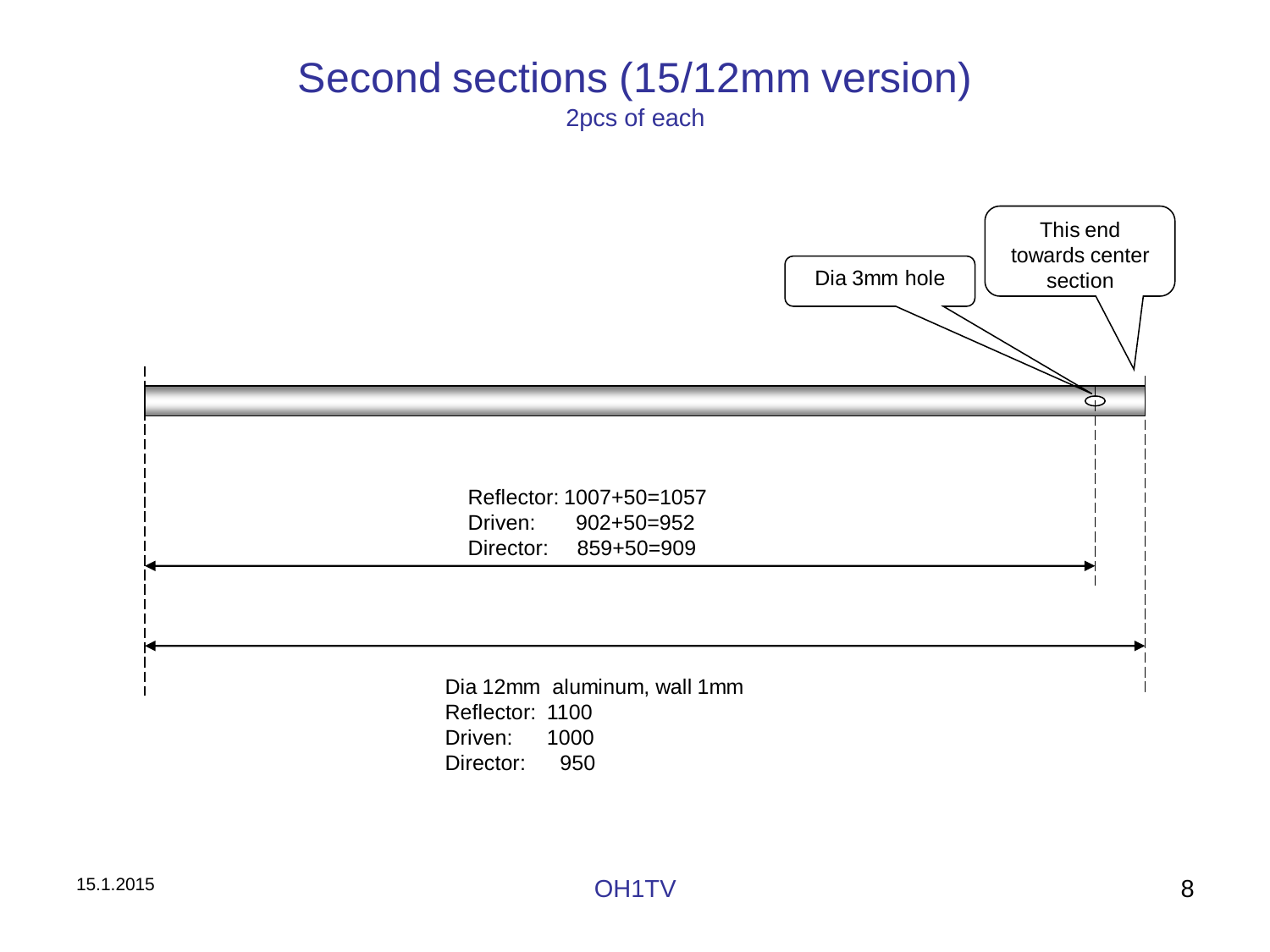#### Dimensions (10/8mm version) Weight 1.9kg with mast clamp

Lighter version, verified 4.12.2014 Isolated elements Frequency Tube Tube Element Hairpin Fine tuning **MHz Element 12mm 8mm Position L /nH mm/100kHz 50.1** reflector 550 975 3.0 total **1525** 0 driven 550 875 150 total **1425** 900 director 550 833 total **1383** 1900 OH1TV

Boom parts

20x20x1100mm 15x15x1030mm Total assembled length 1950mm Longest part 1100mm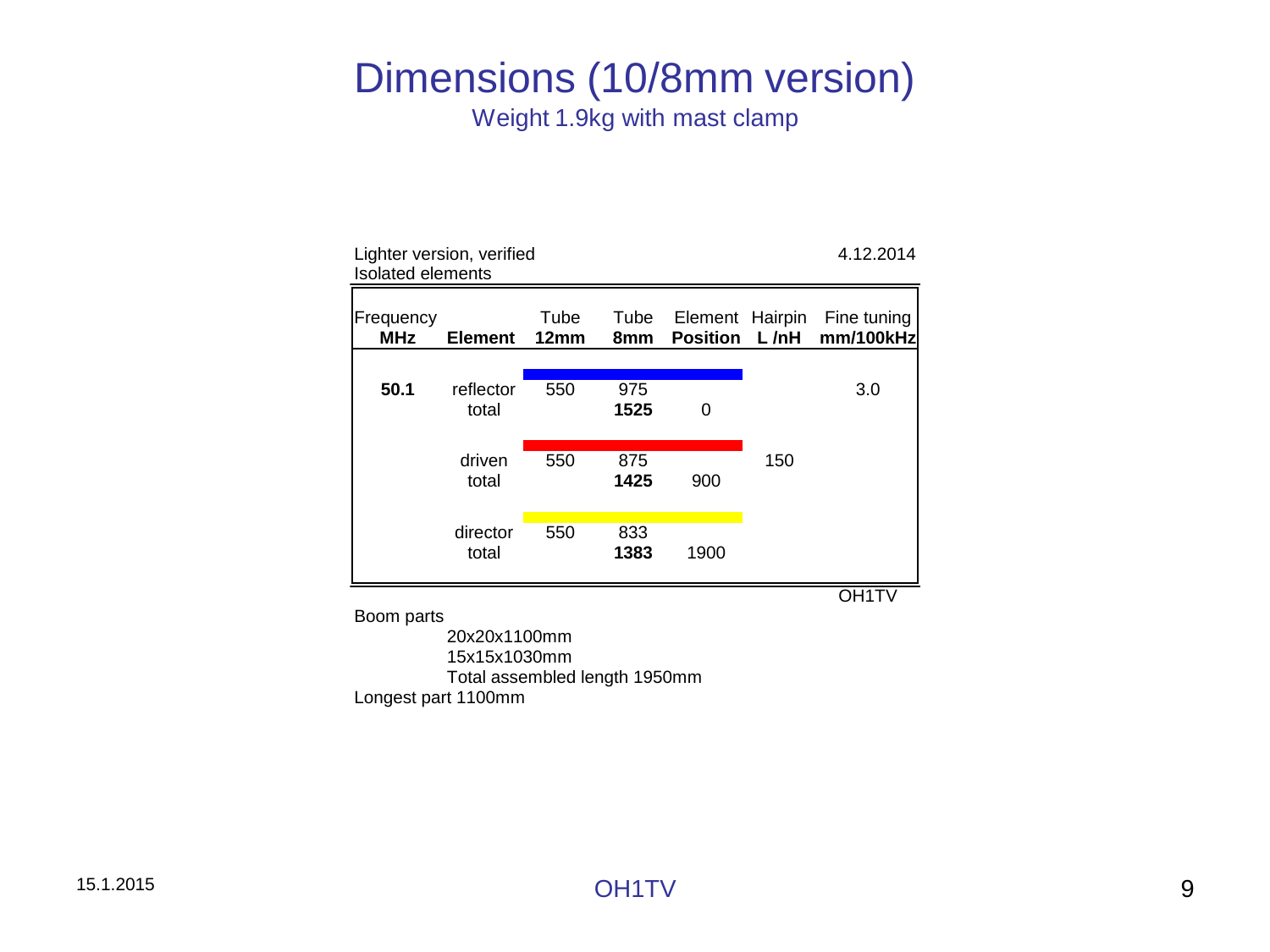# Boom (12/8mm version)

Stauff clamps are used for element mounting, one pair per element Two dia 6mm holes are drilled for each clamp.

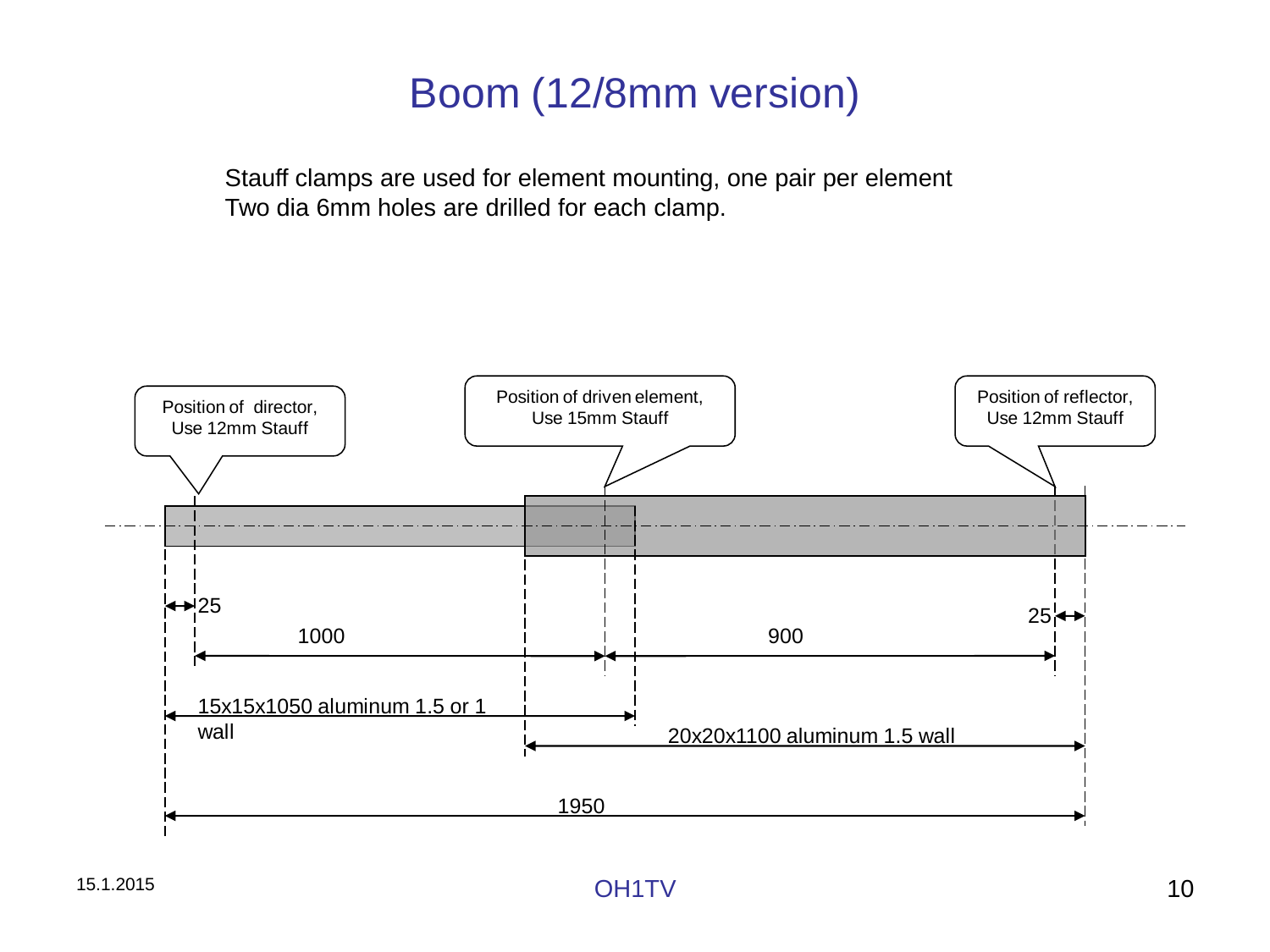## Element center sections (12/8mm version)

Reflector, driven element and director



Glass fiber tube is glued with epoxy, Araldit or similar

15.1.2015 OH1TV 11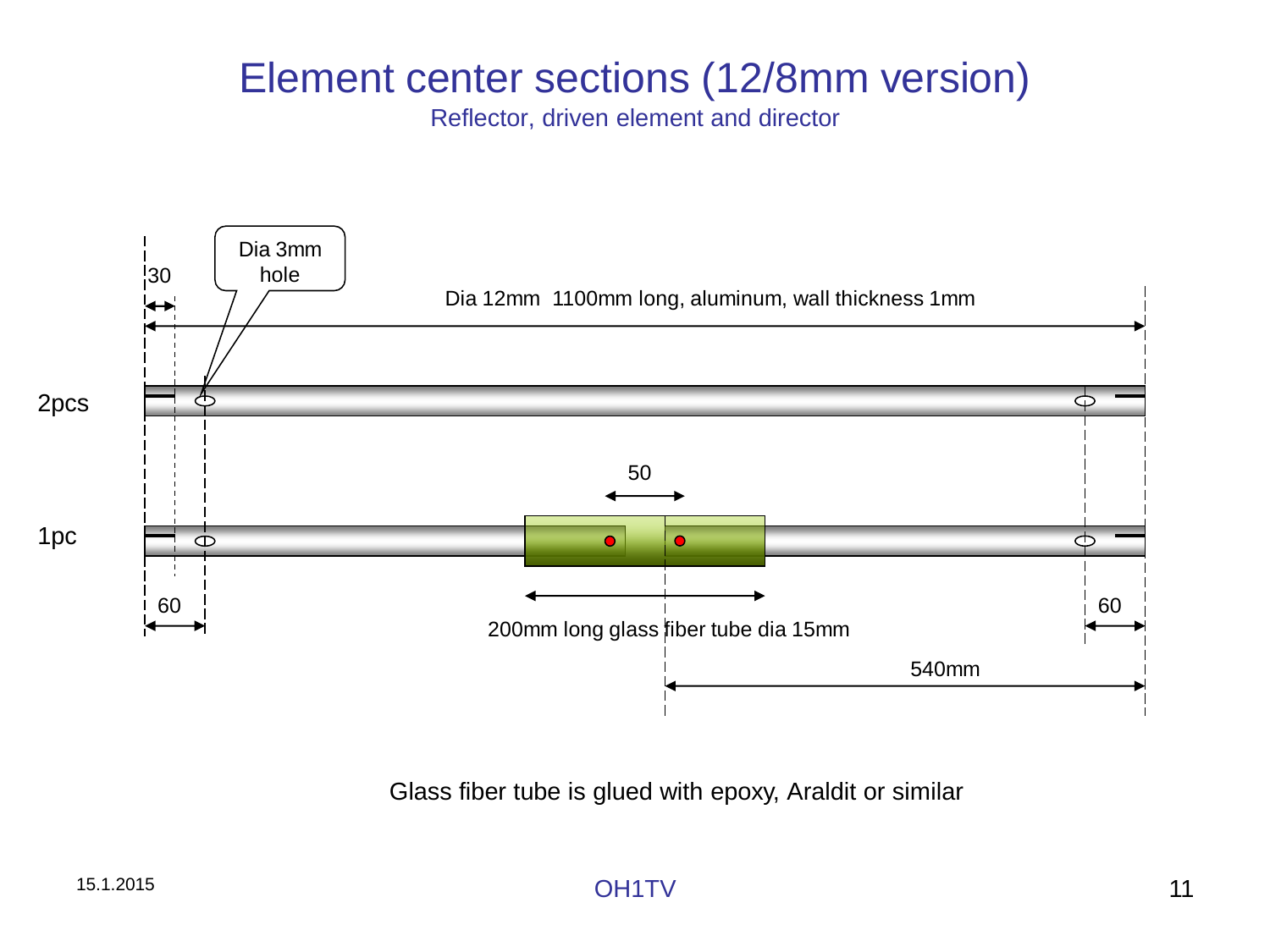# Fitting between 12 and 8mm tubes, 6pcs



Dia 10mm aluminum tube, 50mm long Enlarge inside diameter to 9mm, best done on a lathe Cut a slot on one side as in the picture Push inside each end of 12mm center sections, align the slots Dia 8mm end tube shall now fit nicely into center sections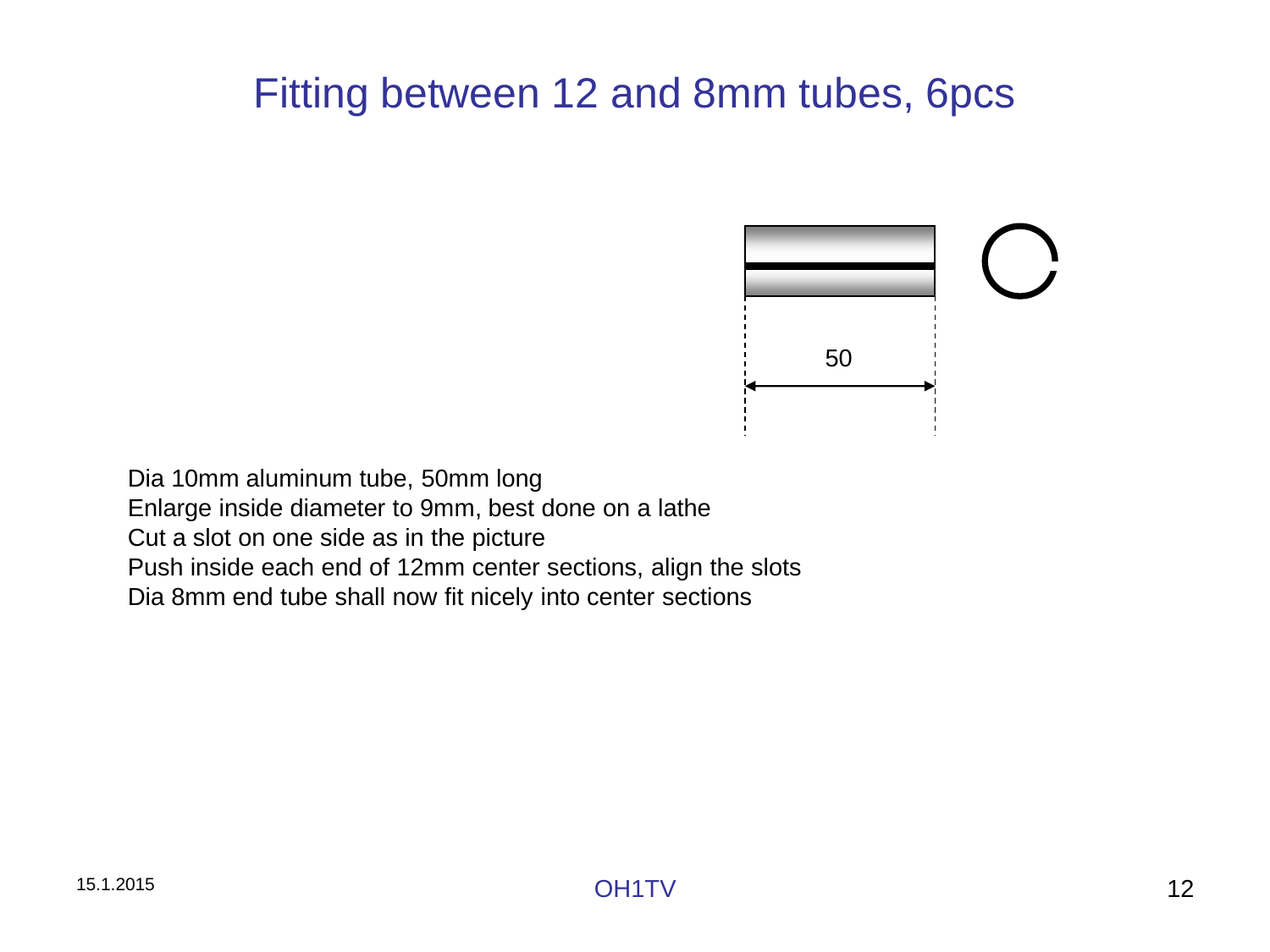#### Second sections (12/8mm version) 2pcs of each

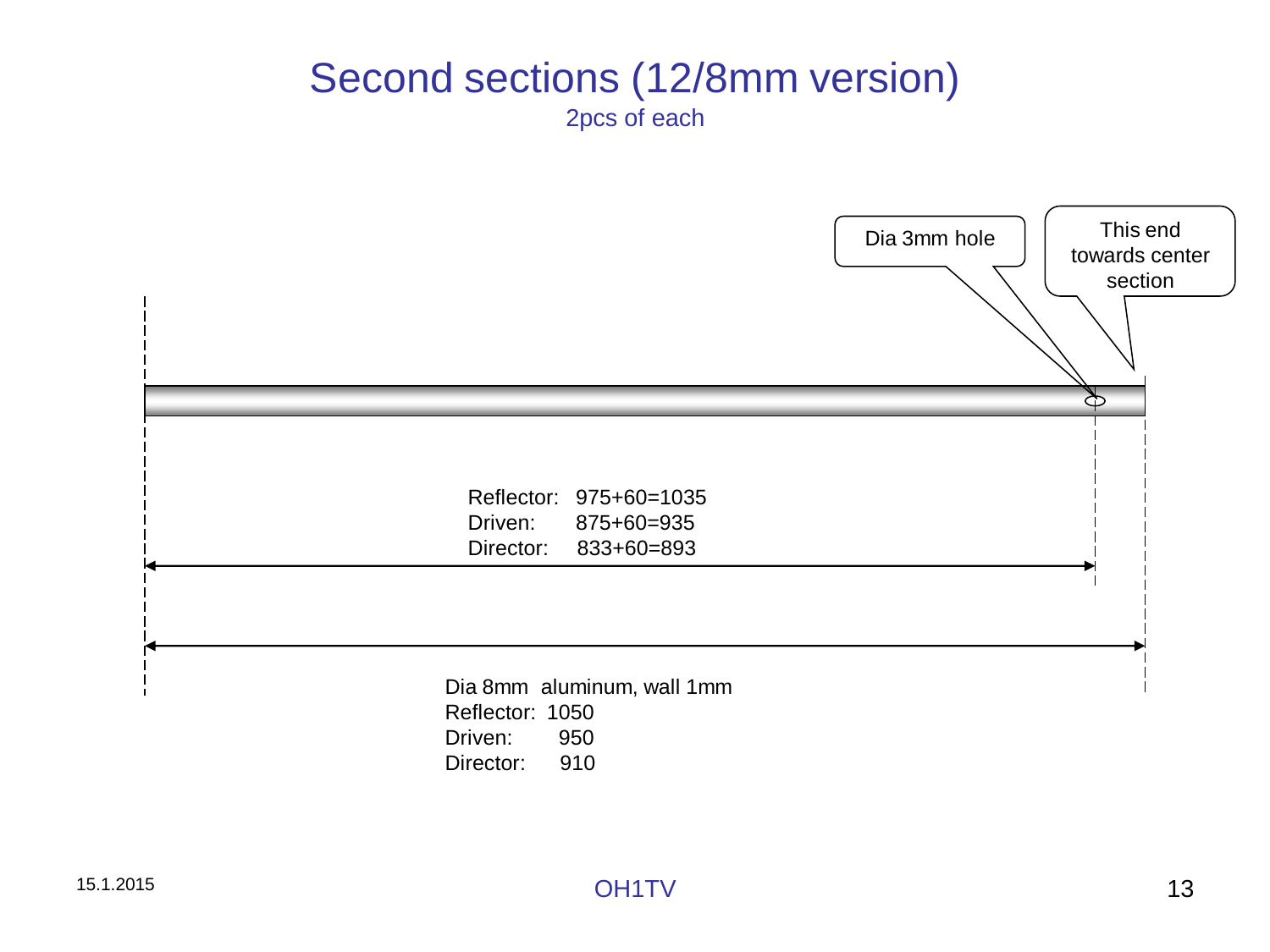# **Hairpin**

- Copper terminal lugs are soldered to both ends of dia 2mm copper wire. Distance from terminal hole center to center is 260mm
- Rounded to circular form.
- Inductance is 153nH, good for this 6m antenna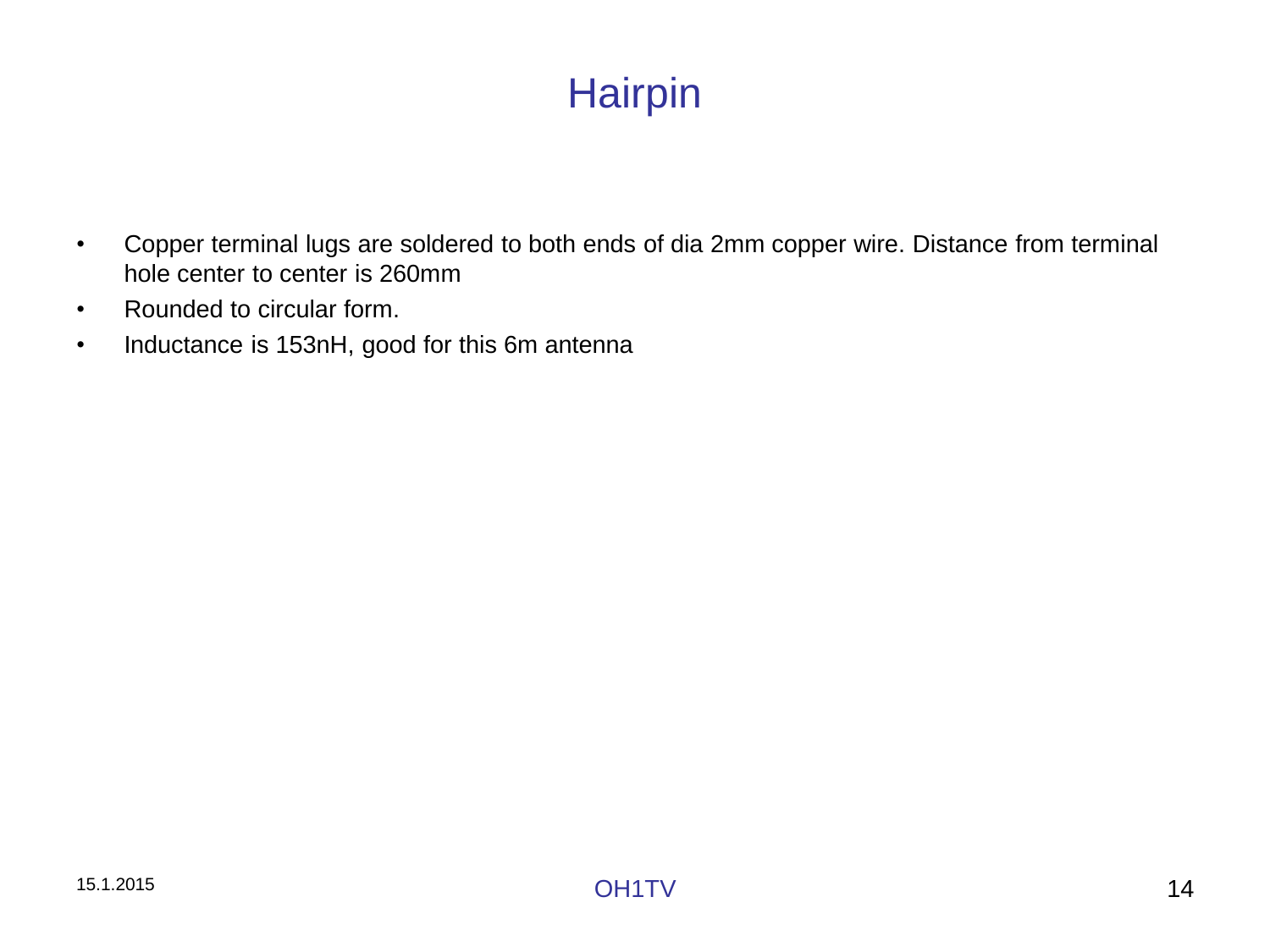## End of center section



Angle grinder is used to cut about 2mm wide and 30mm long slot Hole for screw is dia 3mm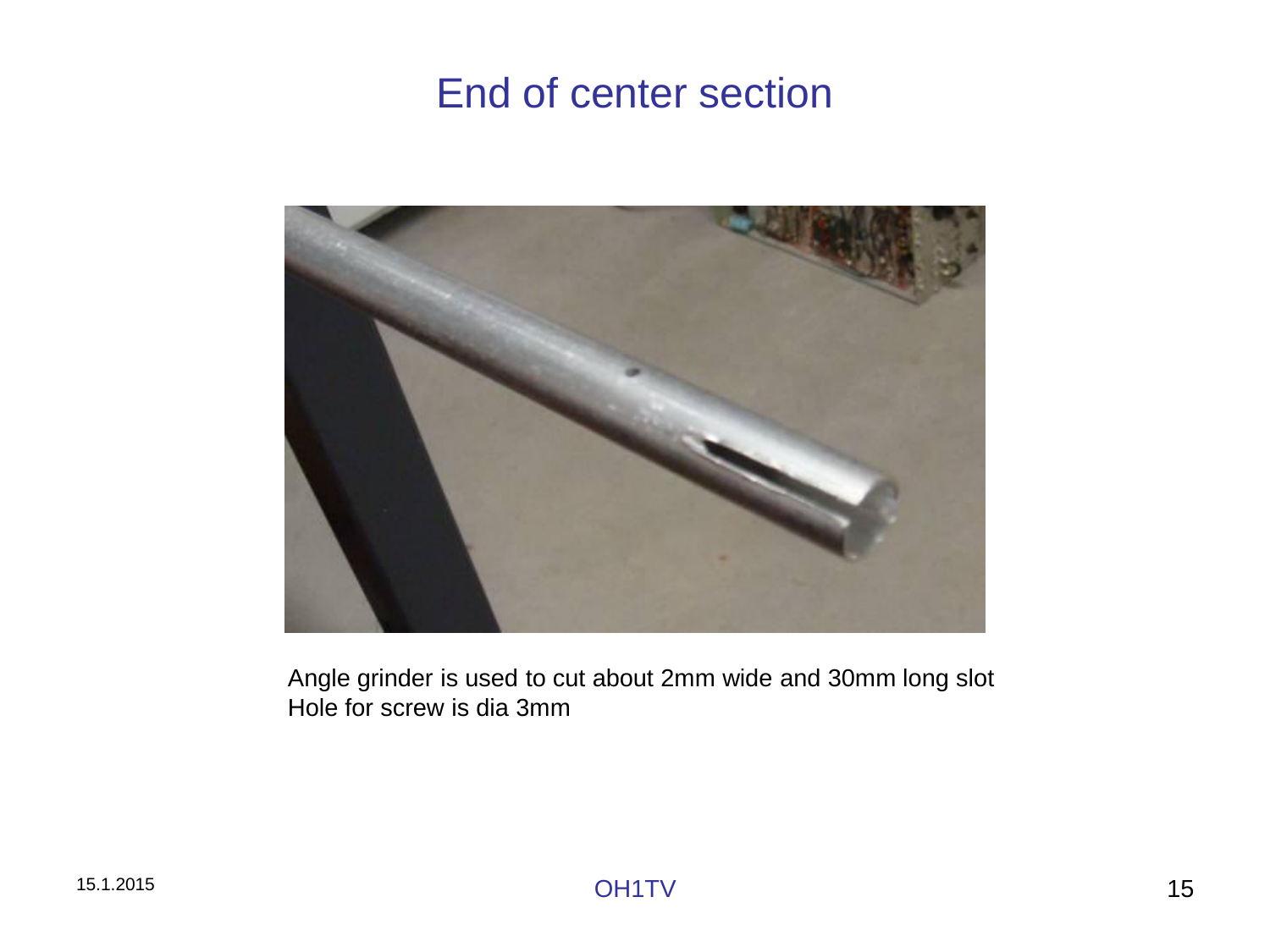# Center section / second section joint



Hose clamp is needed to make good contact between the parts. M3 screw or split pin alone is not enough on 50MHz. Clamps marked 11mm seem to work best for 12mm tube.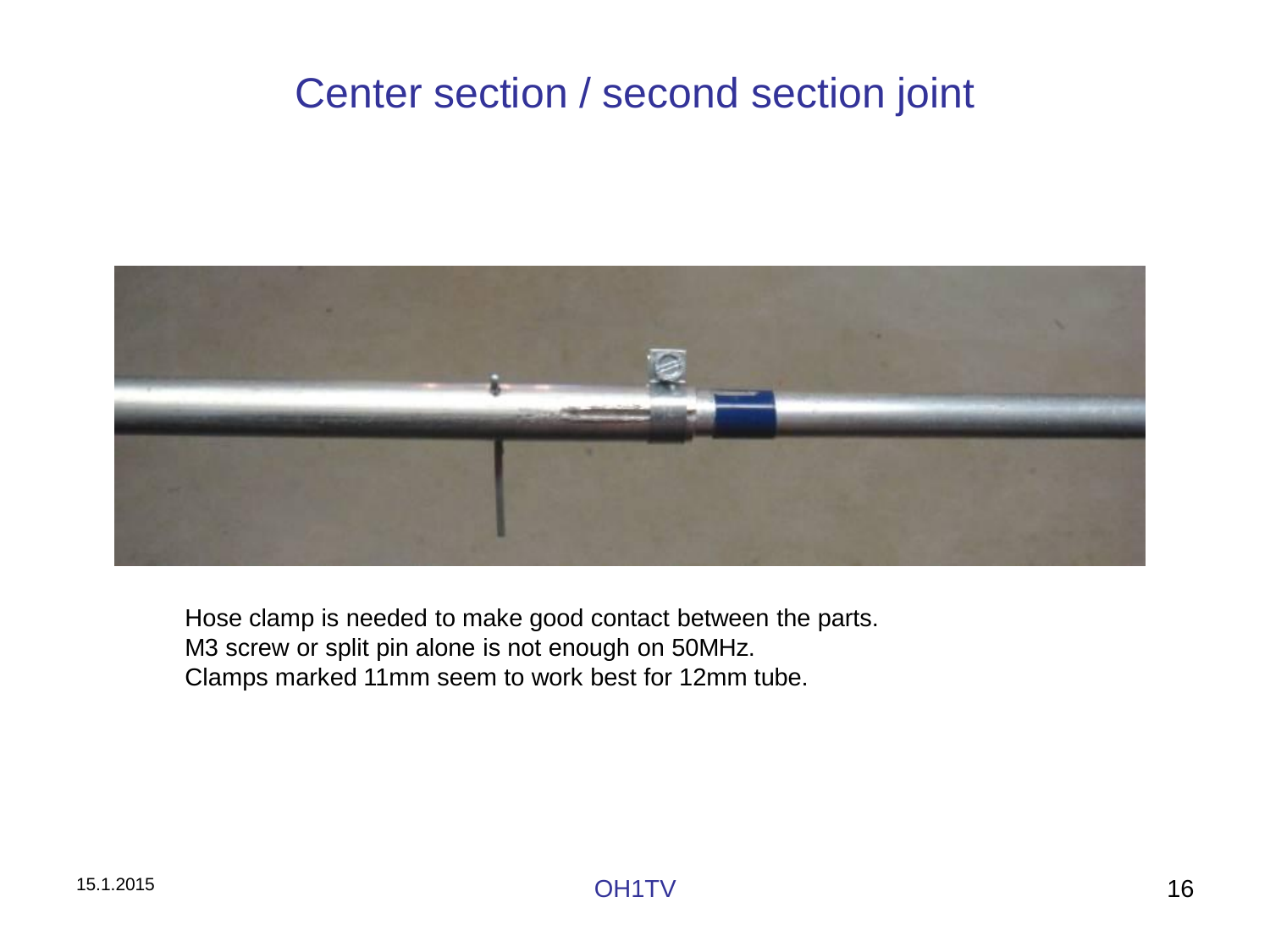### Element to boom



Screws are M6